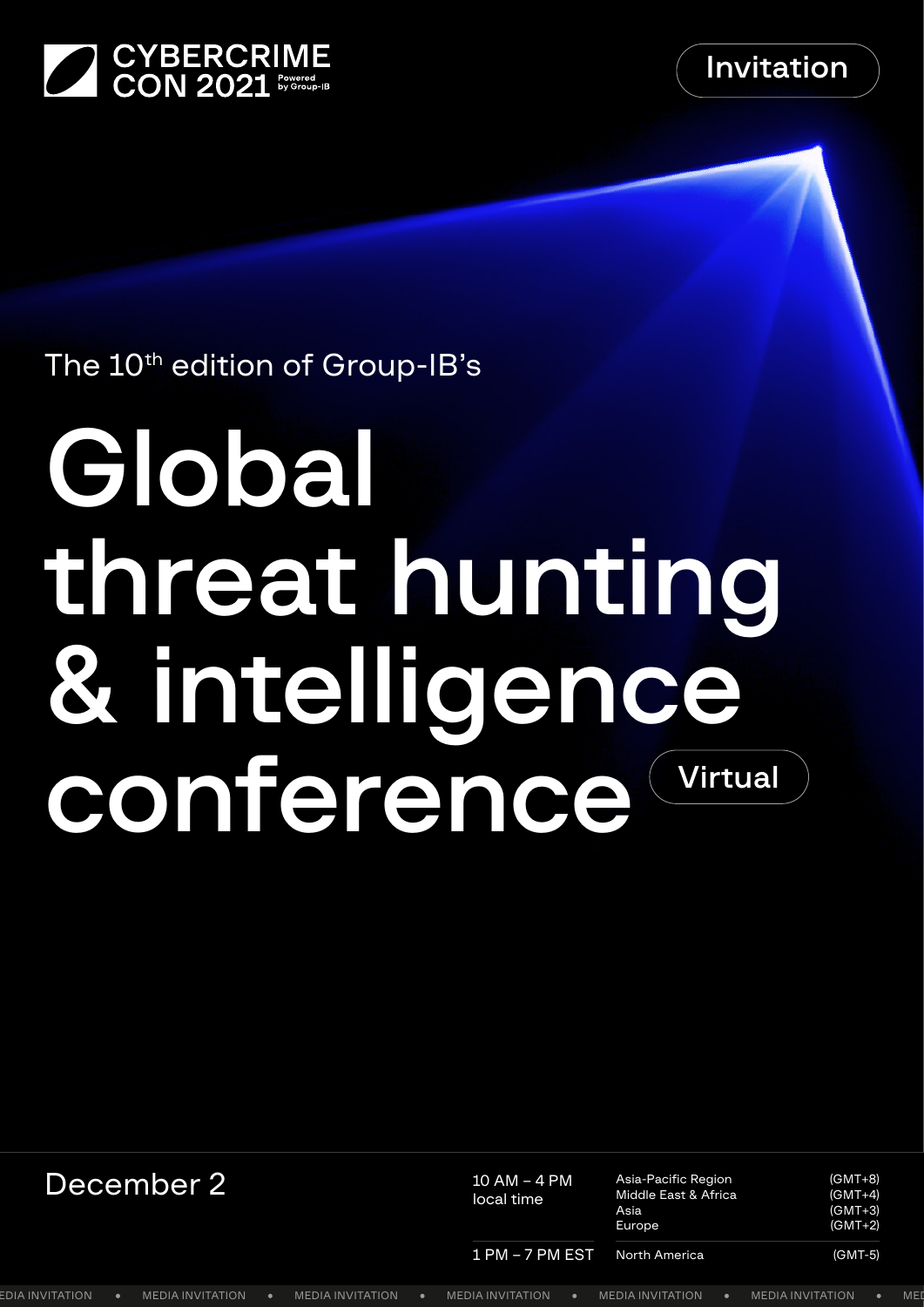| Overview            | You're invited to the 10th edition of Group-IB's global<br>threat hunting & intelligence conference CyberCrimeCon.<br>CyberCrimeCon is Group-IB' trademark annual event<br>that assembles cybersecurity analysts, law enforcement<br>representatives, independent researchers, forensic experts<br>united by the same idea $-$ zero tolerance for cybercrime.                                                                                                                                                                                                                                                        |  |  |  |  |  |
|---------------------|----------------------------------------------------------------------------------------------------------------------------------------------------------------------------------------------------------------------------------------------------------------------------------------------------------------------------------------------------------------------------------------------------------------------------------------------------------------------------------------------------------------------------------------------------------------------------------------------------------------------|--|--|--|--|--|
|                     | The conference has been serving as a venue for the free<br>exchange of data, ideas and opinions among the industry<br>thought leaders with a view of reducing the global exposure<br>to cyber risks and online crimes.                                                                                                                                                                                                                                                                                                                                                                                               |  |  |  |  |  |
|                     | To meet the global demand for the high-fidelity data on the<br>international threat landscape and reliable forecasts for<br>its future development, this year, Group-IB's event will for<br>the first time be divided into five streams. For one day only,<br>CISOs, CIOs, threat hunters & threat researchers, incident<br>responders and investigators, SOC experts, TI analysts,<br>pentesters, and other stakeholders worldwide will be able<br>to become participants of an open-minded dialogue on the<br>most acute cybercrime trends, peer learning and sharing of<br>insights into the cybercriminal scene. |  |  |  |  |  |
| <b>Event topics</b> | Presentation of the most significant cybercrime trends<br>of the past year and actionable forecasts for the future                                                                                                                                                                                                                                                                                                                                                                                                                                                                                                   |  |  |  |  |  |
|                     | Presentations by international law enforcement agencies -<br><b>INTERPOL and Europol</b>                                                                                                                                                                                                                                                                                                                                                                                                                                                                                                                             |  |  |  |  |  |
|                     | • Ransomware market news: the emerging trend of rebranding                                                                                                                                                                                                                                                                                                                                                                                                                                                                                                                                                           |  |  |  |  |  |
|                     | • "The world's most harmful cybercrime group": insights<br>into EvilCorp's activities                                                                                                                                                                                                                                                                                                                                                                                                                                                                                                                                |  |  |  |  |  |
|                     | • Cyber spies: research into previously unknown APT group<br>behind attacks on energy, aviation, and gov't sectors                                                                                                                                                                                                                                                                                                                                                                                                                                                                                                   |  |  |  |  |  |
|                     | • The evolution of the sales of access to corporate networks<br>into a major success factor behind ransomware outbreak                                                                                                                                                                                                                                                                                                                                                                                                                                                                                               |  |  |  |  |  |
|                     | • Cyberwarfare: how do cyber intelligence operations look like online?                                                                                                                                                                                                                                                                                                                                                                                                                                                                                                                                               |  |  |  |  |  |

## Event participants



#### Visit the conference website <sup>7</sup> visit the conference website  $\lambda$  states in the full speaker lineup spot now spot now spot now spot now spot now  $\lambda$